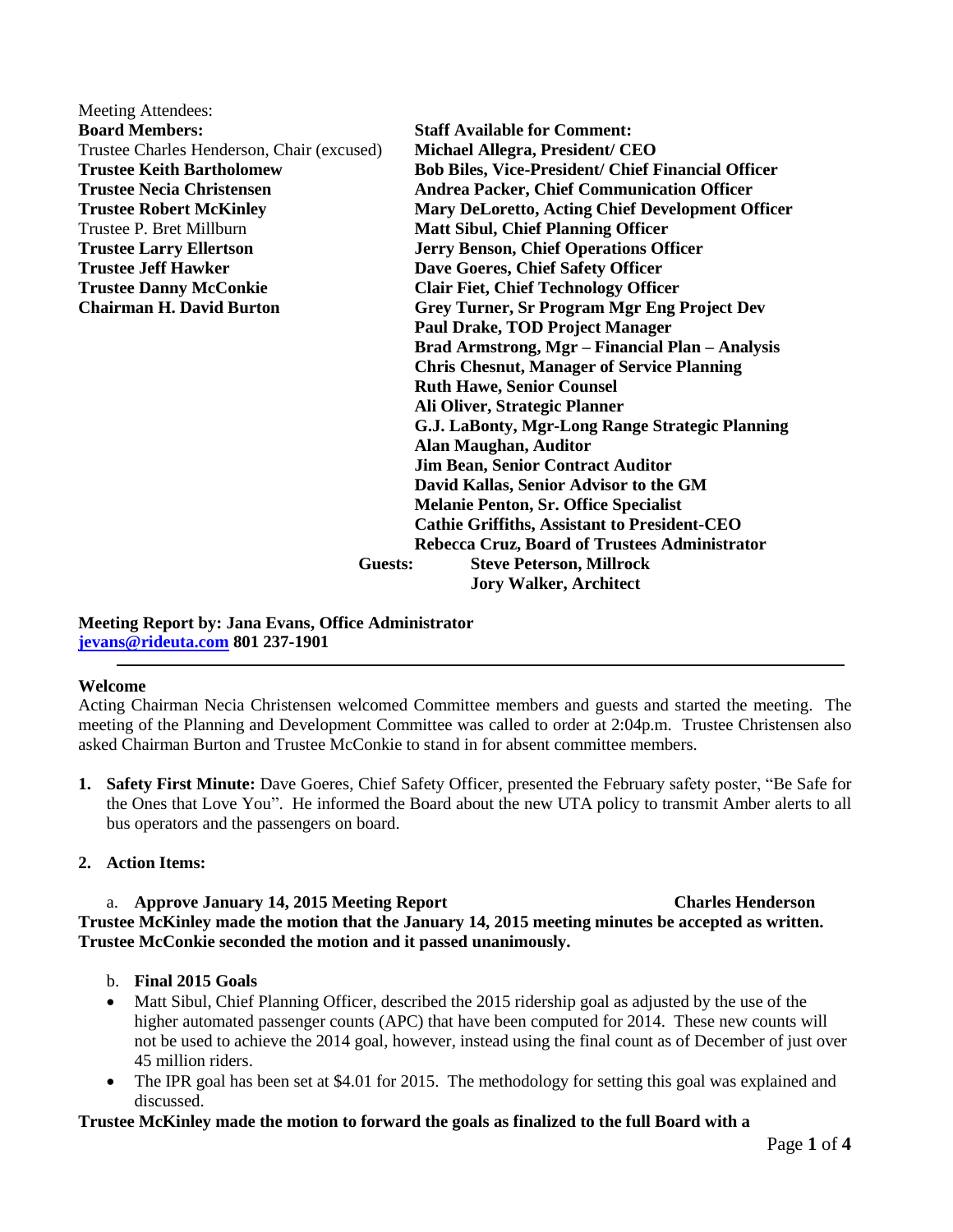## **recommendation of adoption. Trustee Bartholomew seconded the motion and it passed unanimously.**

## **3. Information Items:**

## a. **Legislative Update Bruce Jones**

- Dave Kallas gave an update on the first half of the legislative session. There is a list of about 90 bills that UTA is following.
- Of main interest is a funding discussion taking place in the House on transportation funding. Currently one bill being discussed in the House is about a .25 tax increase divided between cities, counties, and transit. The Senate is looking at a gas tax increase, which would not help UTA, as it is dedicated by state constitution for roads only.
- Mr. Kallas also reported on a bill on further defining procurements and how federal procurement funds are handled.
- There is discussion on GRAMMA requests and who is ultimately responsible for decisions regarding such requests.
- Several discussions on alternative energy, CNG, school buses, etc. are being closely monitored by UTA staff.
- There is a bill discussing railroad grade crossings and the regulations involved, one discussing adding a requirement that two operators be on every heavy rail train. This requirement would add significantly to UTA's costs for FrontRunner as well as impacting freight operators.
- In answer to a question by Trustee Bartholomew, there is a proposed bill that any housing with a public funding component contain some affordable housing.

## b. **TOD Update Paul Drake Paul Drake Paul Drake**

## • Paul Drake, TOD Project Manager, gave the TOD update. He reported that the Jordan Valley TOD loan has closed and the property has been conveyed. Site work is expected to start in a matter of the next few weeks. A rendering of the architectural design on the apartments set to be constructed was also shown.

- Mr. Drake reported that Clearfield is still working on the TOD funding. The design was shown and it was reported that work is expected to begin this spring. They are working with HUD for the full build out.
- On the Sandy TOD Phase I is under site work, Phase II site work is also progressing.
- The Sandy TOD design and development team: Steve Peterson, Jory Walker, and Paul Feiser were introduced and the approval checklist was shown. The current effort is to get site plan approval for Phase III. Mr. Walker presented the minor design changes to the site plan. Improvements to parking access, the addition of a dining deck above the retail, etc. were shown and described. The light rail station view, parking transition and phasing, and access to the office buildings was shown. Fewer access points, funneling directly to the TRAX station and retail have brought focus to the design.
- The problem with the added road that is in conflict with the TPSS is still being addressed. One proposal, showing the road going around the sub-station was shown.
- The parking structure has been changed to four levels, the two entrances to the parking, retail and other access points were described.
- The phased parking construction was shown with the first level including UTA's designated parking built first. A potential bus loop phase was also shown. A concept for addressing the canal and parking phasing with the ability to adjust during the phasing was also shown. It was stressed that the third phase of parking may never be needed and if not, that land will be developed into apartments.
- Board member questions were answered regarding the site plan.

## **Trustee McConkie made the motion that the site plan be moved forward as presented. Chairman Burton seconded the motion and it passed unanimously.**

# c. **Provo Orem BRT Update** Grey Turner Grey Turner

# Grey Turner, Sr Program Manager, Engineering Project Development, introduced the report with a picture of a bus from Nashville that looks like the proposed BRT bus.

## Page **2** of **4**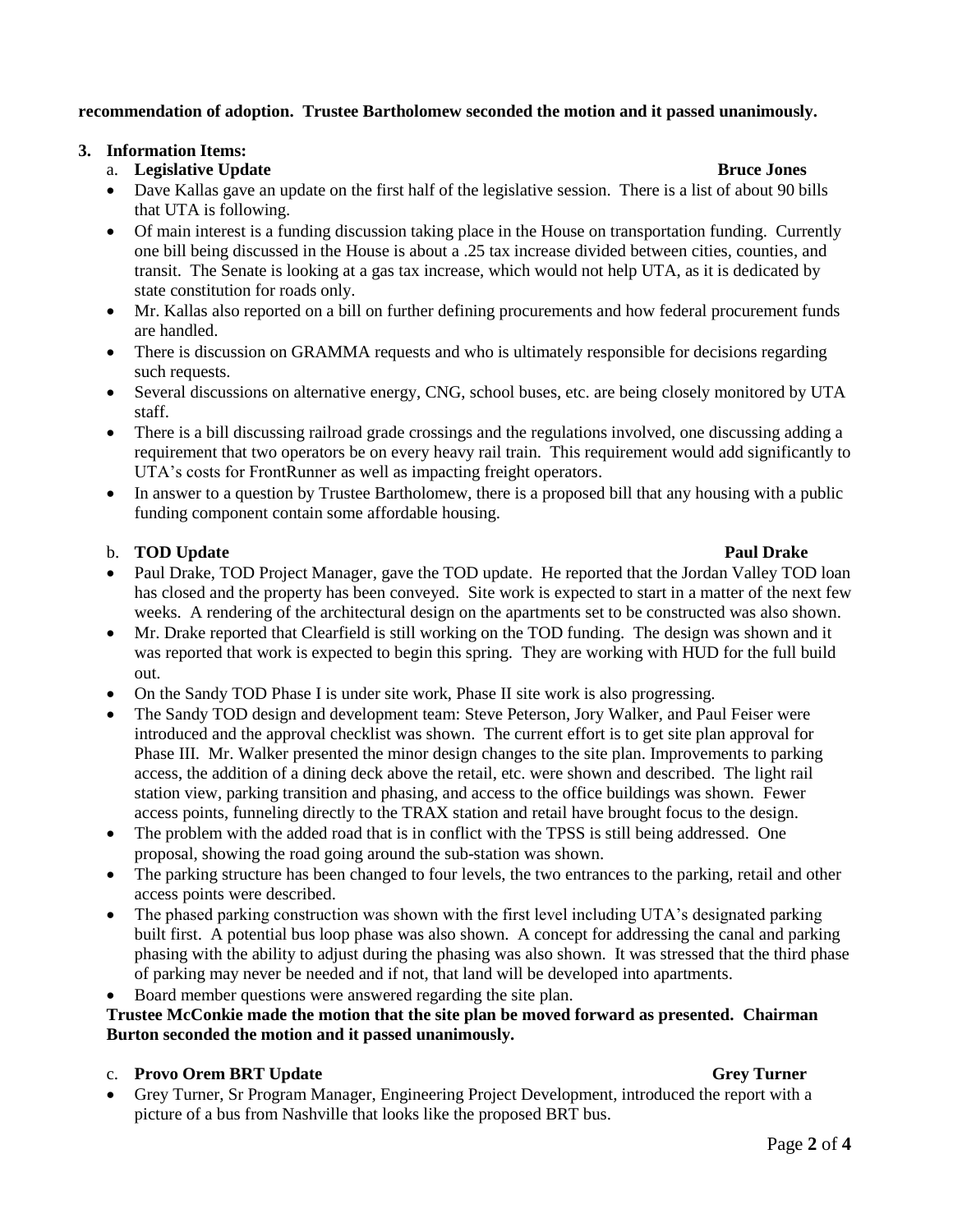- Mr. Turner further stated that there has been a flurry of activity on this project in the past month. He reported on the public comments and several newspaper articles that have come out recently have positively impacted the project.
- This project has received FTA recommendation for funding in 2016 as well as allocated \$4 million in funding for 2015.
- The comment period has closed on the EA with 184 comments received with 172 relevant to the EA. The top comment with 29 comments was questioning the need for the BRT based on the current ridership. The bike/ pedestrian path design got several comments, as well. Staff will list the comments and UTA response by Friday of this week for inclusion with the FONSI.
- The design/build on the Timpanogos portion of the project got eight responses that will be shortlisted to three that will move into the more detailed proposal phase II.
- The FONSI will need to be finalized before the advertisement goes out on the CMGC procurement.
- The next  $30 60$  days will continue to be busy, as UTA works to get the pieces in place.
- Committee member questions were answered.

## d. **Fuel Update Matt Sibul**

- Mr. Sibul introduced Ali Oliver, Strategic Planner. Ms. Oliver reported on the reduction in fuel costs year-to-year starting in November, 2014. The projected reductions of as much as 30% year-to-year in fuel costs was discussed in relation to transit ridership.
- Much of the recent data has been focused on increased fuel prices. Staff has found a recent study that shows the elasticity of fuel price reductions. The long term impacts on ridership could be as much as 4% negative impact, however we are still in the short term and haven't seen a real reduction in ridership. Staff will be keeping an eye on this, but it is early and the January ridership numbers have not been finalized yet.
- Mr. Sibul also assured the Board that staff has plans with marketing and change days that will be used to encourage ridership.
- Andrea Packer briefly described a few upcoming promotions to both encourage ridership and encourage cash paying patrons to convert to the FarePay card.
- Committee member questions and comments were taken.

## **e. Liaison, Conference and External Committee Reports Charles Henderson/ Michael Allegra**

- Mr. Allegra reminded the Board that UTA is hosting JPAQ this year. Monthly meetings are held between counties, UDOT and UTA to discuss transportation issues.
- He also reported on the outreach efforts that have been undertaken by the Executive team in visiting all local mayors.

## **4. Closed Session Items: No Closed Session this month.**

- **a.** Strategy Session to Discuss the Purchase, Exchange or Lease of Real Property when Public Discussion would Prevent the Public Body from Completing the Transaction on the Best Possible Terms.
- **b.** Strategy Session to Discuss the Character, Professional Competence, or Physical or Mental Health of an Individual.
- **c.** Strategy Session to Discuss On-going and/or Potential Litigation.
- **d.** Strategy Sessions to Discuss Collective Bargaining

## **5. Action Taken Regarding Matters Discussed in Closed Session Charles Henderson**